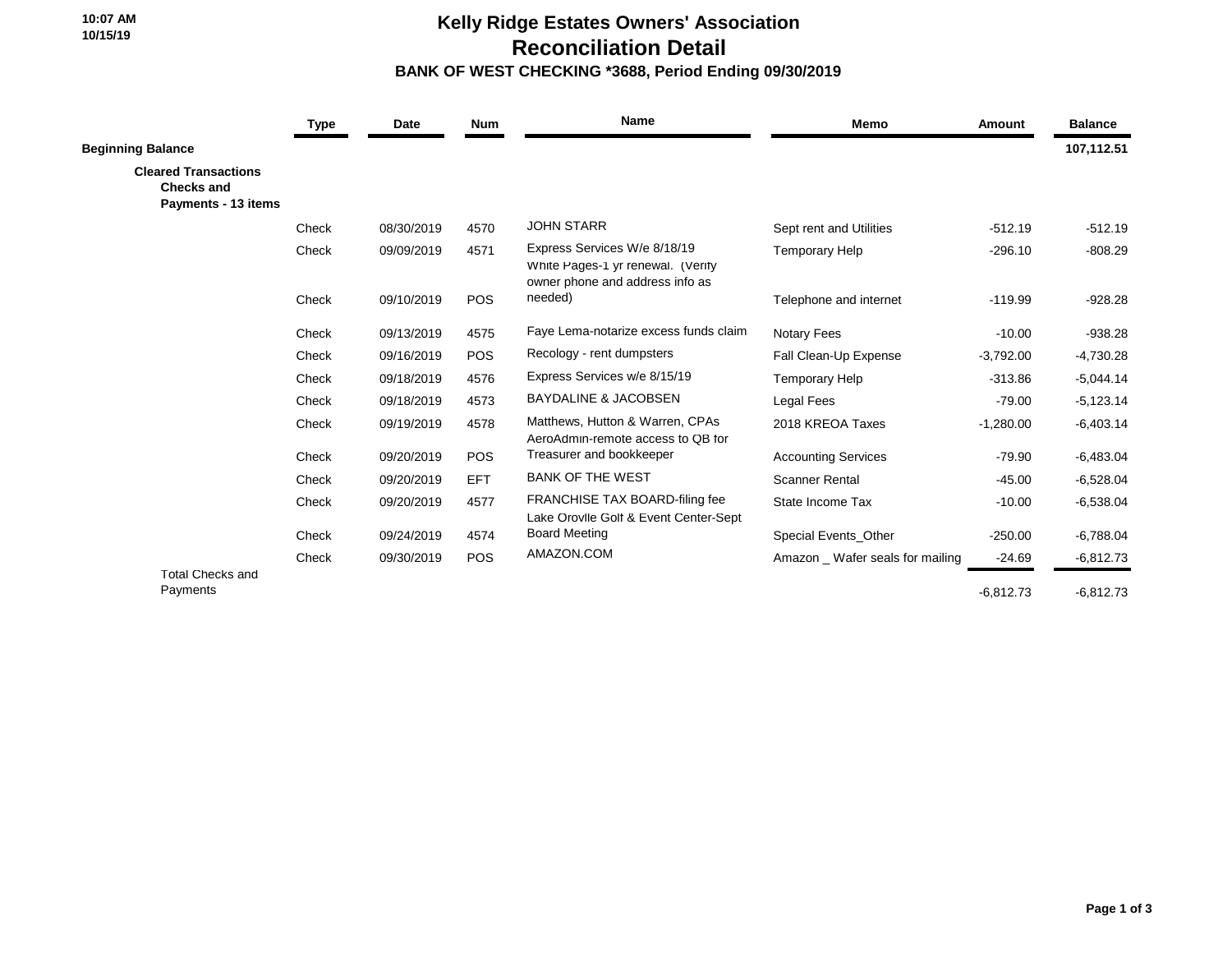## **Kelly Ridge Estates Owners' Association Reconciliation Detail BANK OF WEST CHECKING \*3688, Period Ending 09/30/2019**

| Type                                    | Date       | <b>Num</b> | <b>Name</b> | Memo    | Amount      | <b>Balance</b> |
|-----------------------------------------|------------|------------|-------------|---------|-------------|----------------|
| <b>Deposits and Credits</b><br>27 items |            |            |             |         |             |                |
| Deposit                                 | 08/29/2019 |            |             | Deposit | 122.60      | 122.60         |
| Deposit                                 | 08/30/2019 |            |             | Deposit | 30.65       | 153.25         |
| Deposit                                 | 08/30/2019 |            |             | Deposit | 30.65       | 183.90         |
| Deposit                                 | 08/30/2019 |            |             | Deposit | 30.65       | 214.55         |
| Deposit                                 | 08/31/2019 |            |             | Deposit | 30.65       | 245.20         |
| Deposit                                 | 08/31/2019 |            |             | Deposit | 30.65       | 275.85         |
| Deposit                                 | 09/01/2019 |            |             | Deposit | 30.65       | 306.50         |
| Deposit                                 | 09/02/2019 |            |             | Deposit | 35.64       | 342.14         |
| Deposit                                 | 09/03/2019 |            |             | Deposit | 30.65       | 372.79         |
| Deposit                                 | 09/04/2019 |            |             | Deposit | 50.00       | 422.79         |
| Deposit                                 | 09/04/2019 |            |             | Deposit | 60.00       | 482.79         |
| Deposit                                 | 09/04/2019 |            |             | Deposit | 810.00      | 1,292.79       |
| Deposit                                 | 09/06/2019 |            |             | Deposit | 870.75      | 2,163.54       |
| Deposit                                 | 09/07/2019 |            |             | Deposit | 156.21      | 2,319.75       |
| Deposit                                 | 09/09/2019 |            |             | Deposit | 70.00       | 2,389.75       |
| Deposit                                 | 09/09/2019 |            |             | Deposit | 231.00      | 2,620.75       |
| Deposit                                 | 09/12/2019 |            |             | Deposit | 150.00      | 2,770.75       |
| Deposit                                 | 09/12/2019 |            |             | Deposit | 157.21      | 2,927.96       |
| Deposit                                 | 09/13/2019 |            |             | Deposit | 185.00      | 3,112.96       |
| Deposit                                 | 09/16/2019 |            |             | Deposit | 30.00       | 3,142.96       |
| Deposit                                 | 09/16/2019 |            |             | Deposit | 30.65       | 3,173.61       |
| Deposit                                 | 09/20/2019 |            |             | Deposit | 210.00      | 3,383.61       |
| Deposit                                 | 09/23/2019 |            |             | Deposit | 100.00      | 3,483.61       |
| Deposit                                 | 09/27/2019 |            |             | Deposit | 5.66        | 3,489.27       |
| Deposit                                 | 09/27/2019 |            |             | Deposit | 105.00      | 3,594.27       |
| Deposit                                 | 09/30/2019 |            |             | Deposit | 35.00       | 3,629.27       |
| Deposit                                 | 09/30/2019 |            |             | Deposit | 60.00       | 3,689.27       |
| I otal Deposits and<br>Credits          |            |            |             |         | 3,689.27    | 3,689.27       |
| <b>Total Cleared Transactions</b>       |            |            |             |         | $-3,123.46$ | $-3,123.46$    |
| <b>Cleared Balance</b>                  |            |            |             |         | $-3,123.46$ | 103,989.05     |